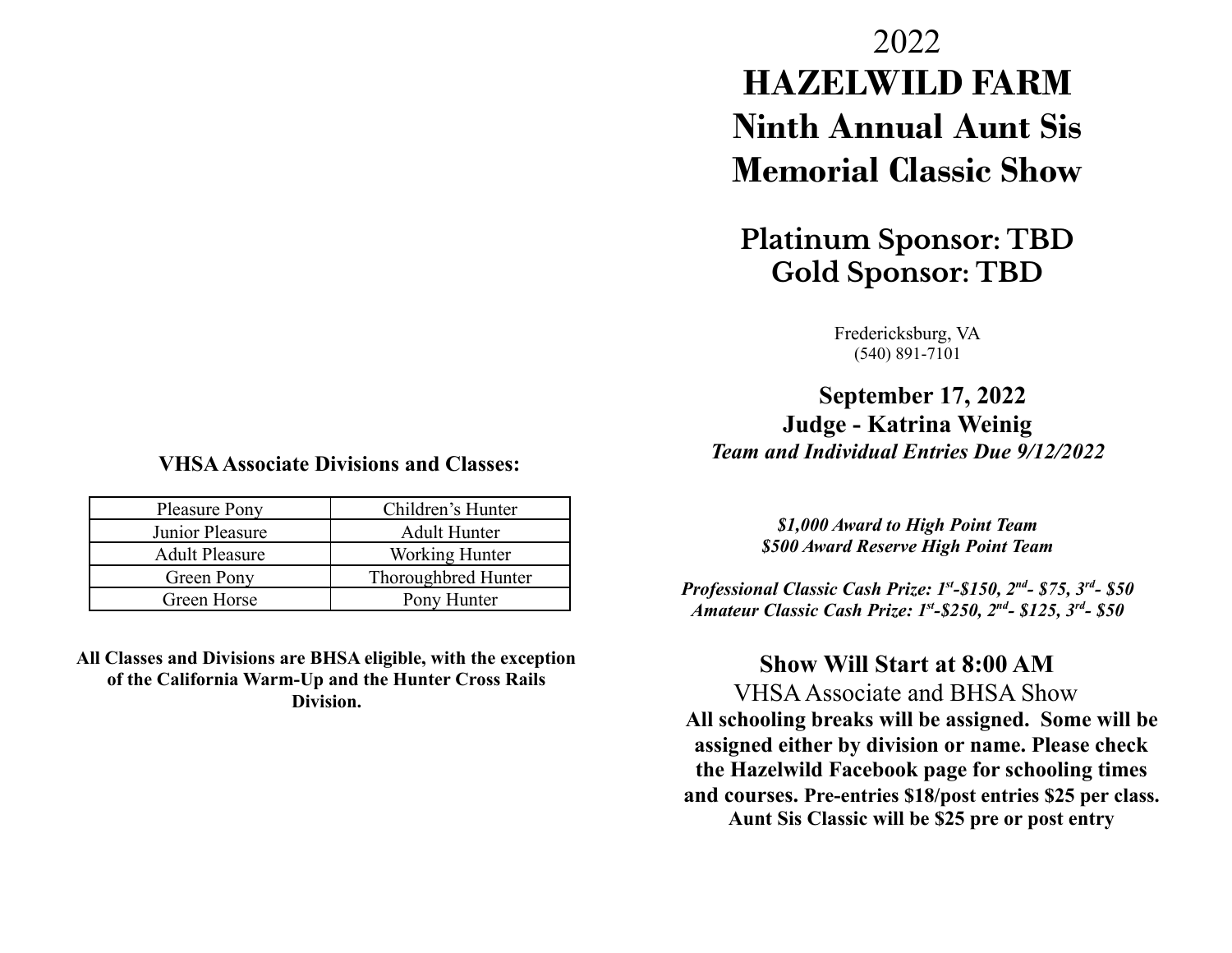## You may contact the show/barn office with questions regarding the horse show before the show. **(540)-891-7101**

Please park your trailers on the gravel areas to avoid getting stuck. Due to staffing we may be unavailable to pull out any vehicles that get stuck.

All Hunter classes will be judged on performance; including way of going, jumping style and soundness. Manners and suitability will be emphasized in Pony, Children's and Adult Amateur Hunter classes.

You may join or renew your BHSA and/or your VHSA Memberships. Please be prepared to pay with a check. Cash will not be accepted.

From Northern VA: 95 South to Exit 130 B (Rt. 3 West). Go six traffic lights to a left on Salem Church Rd. (Rt. 639). Continue to Harrison Rd. (Rt. 620). Turn Left onto Harrison Rd. Go approximately ½ Mile to Hazelwild Farm on the left.

From Richmond: 95 North to exit 126. Take Rt. 1 North off exit to Rt. 620 (Harrison Rd.). Turn left on Harrison Rd. Continue approximately 1 mile and cross over I-95. Hazelwild Farm is the first turn on the right.

From Southern MD: Take U.S. 301 South across Potomac River. Turn right on Rt. 206 towards King George. Turn right on Rt. 3 West. Continue about 30 miles to Rt. 1. Follow Rt. 1 South to Rt. 620 (Harrison Rd.). Turn right on Harrison Rd. Go approximately 1 mile, cross over I-95. Hazelwild Farm in the first turn on the right.

From Warrenton: Take 17 South to 95 South. Go one exit to 130 B. Follow Northern VA directions above.

From Culpeper: Take Rt. 3 East to Rt. 620 (Harrison Rd.). Turn right onto Harrison Rd. Continue approximately 4 miles to Hazelwild Farm on the left.

> Show Manager –Teresa Seay Show Secretary – Allie Perez Announcer – Donna Coley

## **FOOD CONCESSIONS: Chef Herb**

- **1.** California Warm-Up (One trip per horse/rider combination, run all day)
- **2.** Hunter Cross Rails W/T
- **3.** Hunter Cross Rails W/T/C
- **4.** Hunter Cross Rails O/F
- **5.** Short Stirrup Eq. W/T
- **6.** Short Stirrup Eq. W/T/C

### **DIRECTIONS**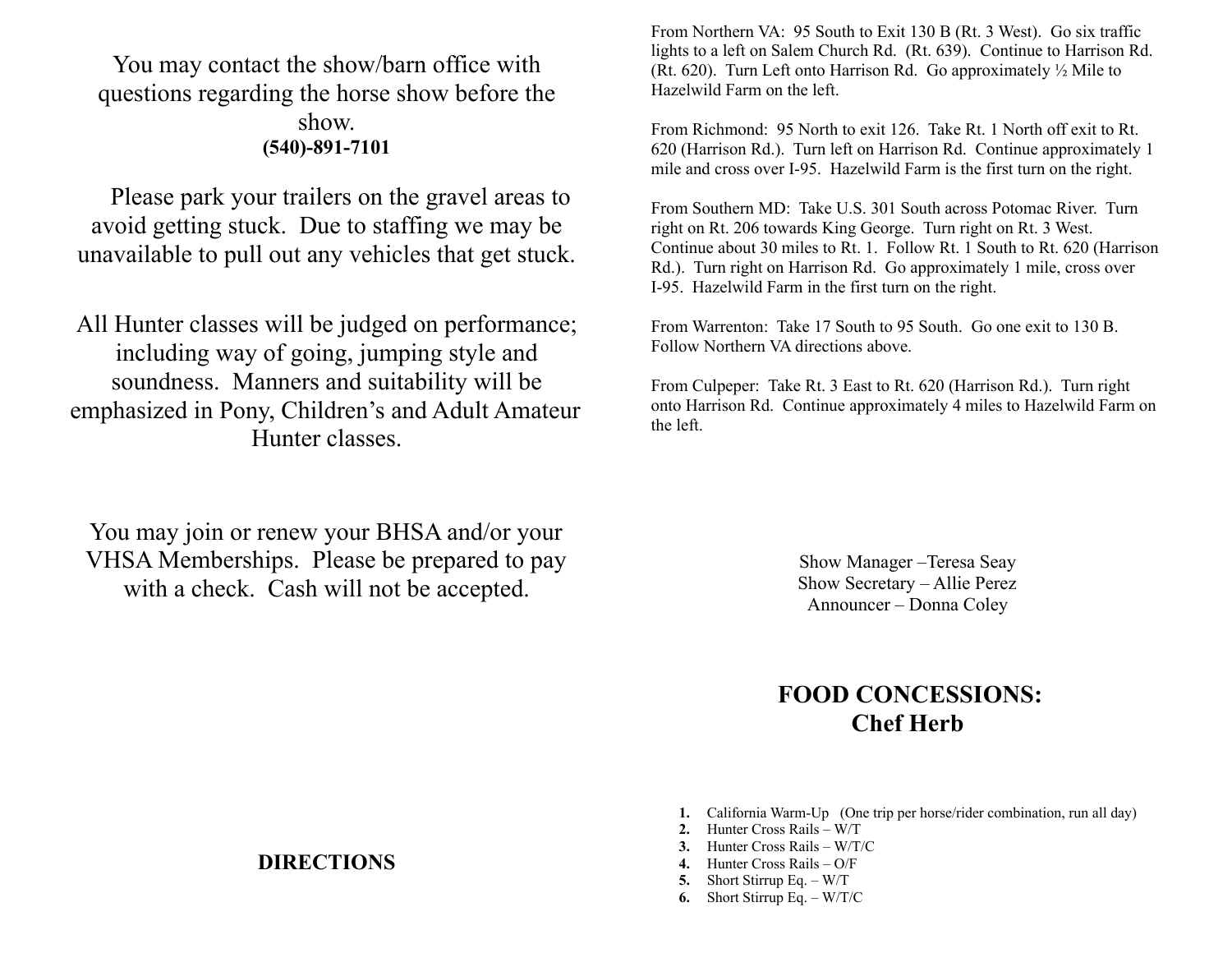**7.** Short Stirrup Eq.– O/F 18" **8.** Student Equitation – W/T **9.** Student Equitation – W/T/C **10.** Student Equitation – O/F 2'0" (May Trot) **11.** Pleasure Pony – W/T **12.** Pleasure Pony – Go As You Please **13.** Pleasure Pony – W/T/C **14.** \*Pony Hunter/Green Pony – O/F Small 2', Med 2'3", Large 2'6" **15.** \*Pony Hunter/Green Pony – O/F Small 2', Med 2'3", Large 2'6" **16.** \*Pony Hunter/Green Pony – U/S **17.** \*Pleasure Horse – W/T **18.** \*Pleasure Horse – Go As You Please **19.** \*Pleasure Horse – W/T/C **20.** Maiden Hunter – U/S **21.** Maiden Hunter – O/F 2'0" (May Trot) **22.** Maiden Hunter – O/F 2'0" (May Trot) **23.** Limit Rider U/S **24.** Limit Hunter Rider 2' or 2'3" **25.** Limit Hunter Rider 2' or 2'3" **26.** Low Hunter U/S **27.** Low Hunter – O/F 2', or 2'3" **28.** Low Hunter – O/F 2' or 2'3" **29.** Aunt Sis Memorial Classic Junior/Amateur Riders Only – 2", 2'6" or 3' **30.** Aunt Sis Memorial Classic Professionals Only – 2'6" or 3'0" **31.** \*Green Hunter – O/F 2'6" **32.** \*Green Hunter – O/F 2'6" **33.** \*Green Hunter - U/S **34.** VHSA TB Hunter - U/S **35.** VHSA TB Hunter – O/F 2'6" **36.** VHSA TB Hunter - O/F 2'6" **37.** Working Hunter – U/S **38.** Working Hunter – O/F 2'6", 2'9" or 3' **39.** Working Hunter – O/F 2'6", 2'9" or 3' **40. \***Children's/Adult Amateur Hunter – O/F 2'6", 3'0" **41. \***Children's/Adult Amateur Hunter – O/F 2'6", 3'0" **42. \***Children's/Adult Amateur Hunter – U/S

only, whether they compete over fences or not. Judged on equitation. Courses may be trotted. Fences: 2'0".

**Pleasure Pony** – Open to ponies ridden by Jr's. To be judged on manners, suitability, soundness, and way of going.

**Pony Hunter**– Open to ponies ridden by Jr's. \*The division will be split to SM, MED and LRG ponies if entries warrant. Fences: SM 2'0", MED 2'3", LRG 2'6". \*May be combined with Green Pony.

**Green Pony** - Open to ponies in their first year of showing at regulation heights as of 12/1/21 ridden by Jr's. Fences: SM 2'0", MED 2'3", LRG 2'6".

**Pleasure Horse** – Open to any horse. To be judged on manners, suitability, soundness, and way of going. \*May be split: Junior and Adult, if entries warrant.

**Maiden Hunter** – Open to horses and ponies in their 1<sup>st</sup> year of showing over fences at 2' or higher as of  $12/1/21$ . No restrictions on riders. Courses may be trotted.

**Limit Rider Hunter** – Open to horses and ponies ridden by Juniors and Adult Amateurs who are not entered in any classes jumping 2'6" or higher. An Adult Amateur can ride a pony if the pony is not competing in a pony class or division. These riders are not eligible for AA Equitation, Pony Equitation, or Jr./Children's Equitation. Horses and ponies may cross enter into other divisions. **Low Hunter –** Open to horses and ponies. No restrictions on riders. Fences: 2'0" or

 $2'3"$ . **Green Hunter** – Open to horses in their  $1<sup>st</sup>$  or  $2<sup>nd</sup>$  year of showing. Horse fences at  $2<sup>3</sup>$  or higher as of 12/1/21.

**Aunt Sis Memorial Classic 2", 2'6 or 3'0"** – Open to Jr's on horses or ponies and AA on horses or ponies not entered in a pony division who will jump two rounds that will be scored numerically and will be combined for a final score. The top eight will be called back for the second round. Ribbons will be given through  $6<sup>th</sup>$  place.

**Aunt Sis Memorial Classic Professionals 2'6" or 3'0"** – Open to Professionals only, who will jump two rounds that will be scored numerically and will be combined for a final score. The top eight will be called back for the second round. Ribbons will be given through  $6<sup>th</sup>$  place.

**VHSA TB Hunter** – Open to horses who are registered or eligible to be registered with the jockey club.

**Working Hunter** – Open to horses and ponies. No restrictions on riders. Adults may ride ponies not entered in a pony division. Fences: 2'6", 2'9" or 3'.

**Children's/Adult Amateur Hunter** – Open to horses ridden by Juniors and Adult Amateurs. Adults may ride ponies not entered in a pony division. Fences: 2'6" or 3'0". \*May be split if entries warrant.

**Hunter Cross Rails –** Open to Jr's and AA riders of any age. May trot. May not cross enter into any fences classes over 18". To be judged on manners, suitability, soundness and way of going. **Short Stirrup Equitation** – Open to riders 12 yrs and under as of  $12/1/21$ . Judged on equitation. Riders may not cross enter into classes where they would jump over 18". Courses may be trotted. **Student Equitation** – Open to riders in their 1st or 2nd year of showing over fences at 2'0" or higher as of  $12/1/21$ . Riders competing in the Student Equitation Division are limited to 2 yrs

#### **SHOW RULES**

1. **ASTM/SEI certified helmets must be worn by ALL RIDERS when mounted**. Proper attire is required. Jackets may be excused by the judge.